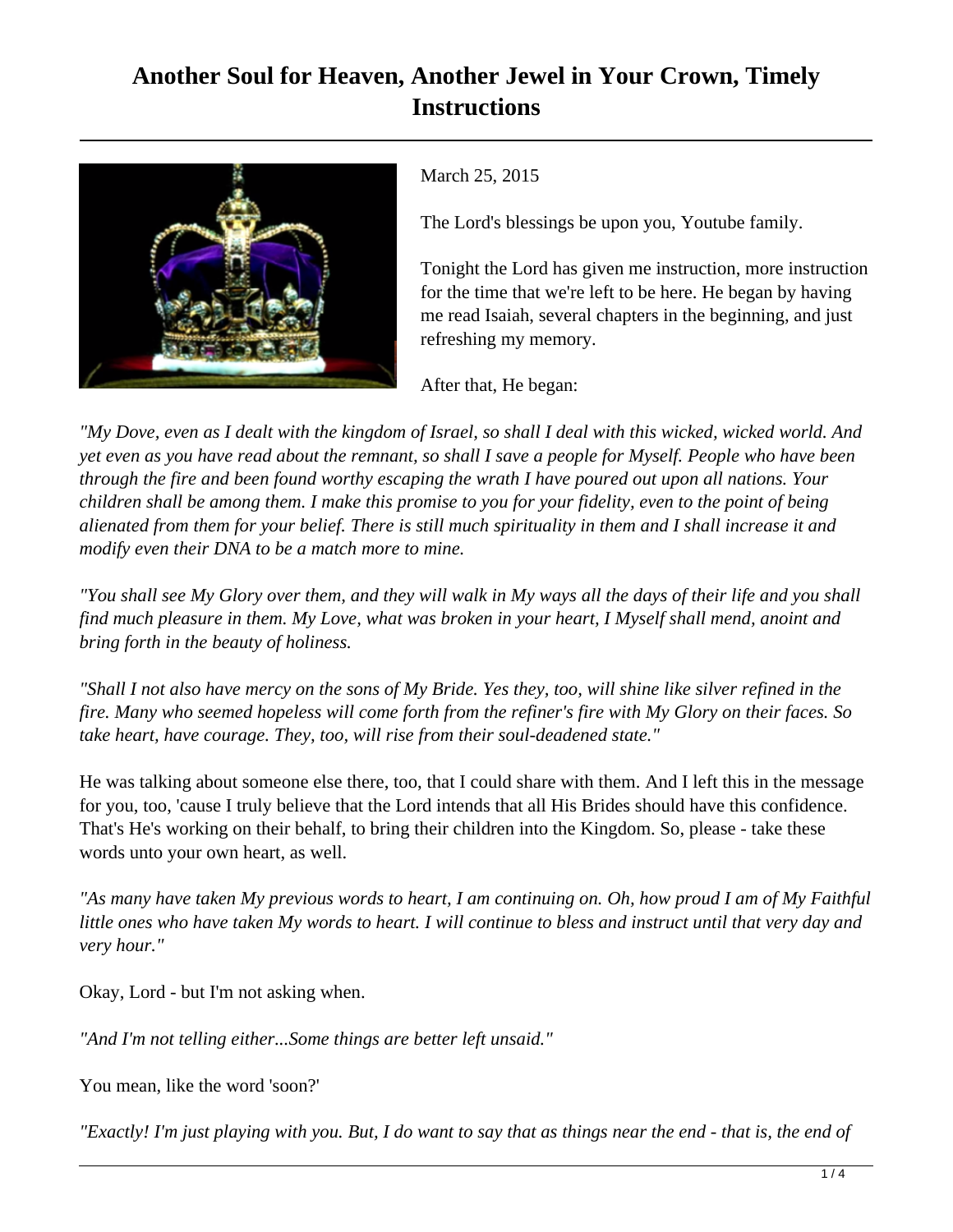*your time here on Earth - it will get more and more intense. Yet I will be with you to protect, nurture and strengthen. The birth pangs will be closer together. Just hang on, we're bursting through!*

*"The weapons of our warfare are not carnal but spiritual. And as things heat up, Christians will find themselves more and more challenged in their faith. More attacks against Faith and Hope are on the way."*

I wanted to take an aside here and just tell you, Ezekiel really got slammed with that today - I mean, just mercilessly slammed with all these voices. And another dear friend, too. We just came to the conclusion that since these demons are liars, then everything opposite of what they said is true, and we managed to get through that. But there're going to be attacks that are just going to come out of no-where, to really try our faith and our hope.

*"More attacks against faith and hope are on the way. Heads up! You know what I have told you, I've confirmed it many, many times. I want you to hold onto that for dear life and don't question it, no matter what's going on around you, hold onto it."*

There's He's referring to the Rapture and Miami.

*"Mind you, the jewels in your crown will be added daily."*

Oh... I know what that means, Lord. Crowns mean suffering and overcoming it.

*"Don't be dismayed by attitudes of scorn and contempt. Work with them. Some are holding it down just under the surface, as you have seen, just for the sake of civility. And when it breaks forth, do not take it personally. They are weak and being used by the enemy to try and undermine and confuse you. Don't allow it, My Dove. Come to Me and be strengthened, be gentle with them and restore them to the right path.*

*"Mainly in this time preceding My coming for you, I am adding gems to your crowns, all of you. You are going from glory to glory and in the meantime your challenges and sufferings I shall take as a fast offering for the conversion of more and more souls.* 

*"Scorn, contempt and persecution await all my faithful Christians. How can I reward unless trials are passed successfully? And in the meantime, teachings will come forth that will assist those left behind. All serves a purpose, every little thing - take it as a test of virtue, another fast offering and this will keep your attitude pure and grateful, and keep you from bitterness.*

*"What is going on behind the scenes in this country is indeed terrible. You have seen glimmers here and there (like the legalization of beheading in Georgia) but the groundwork is continuing to be laid for the great persecution. You are not going to be around for this, calm yourself. But you will see it clearly coming on the horizon and I don't want you to be frightened."*

I confess Lord, I have already reacted with fright.

*"I want to say this again, you are not going to be beheaded, you will not be here for that. I don't ever want to have to tell you that again. I want you to rest in that. But for those who are here, I will be with*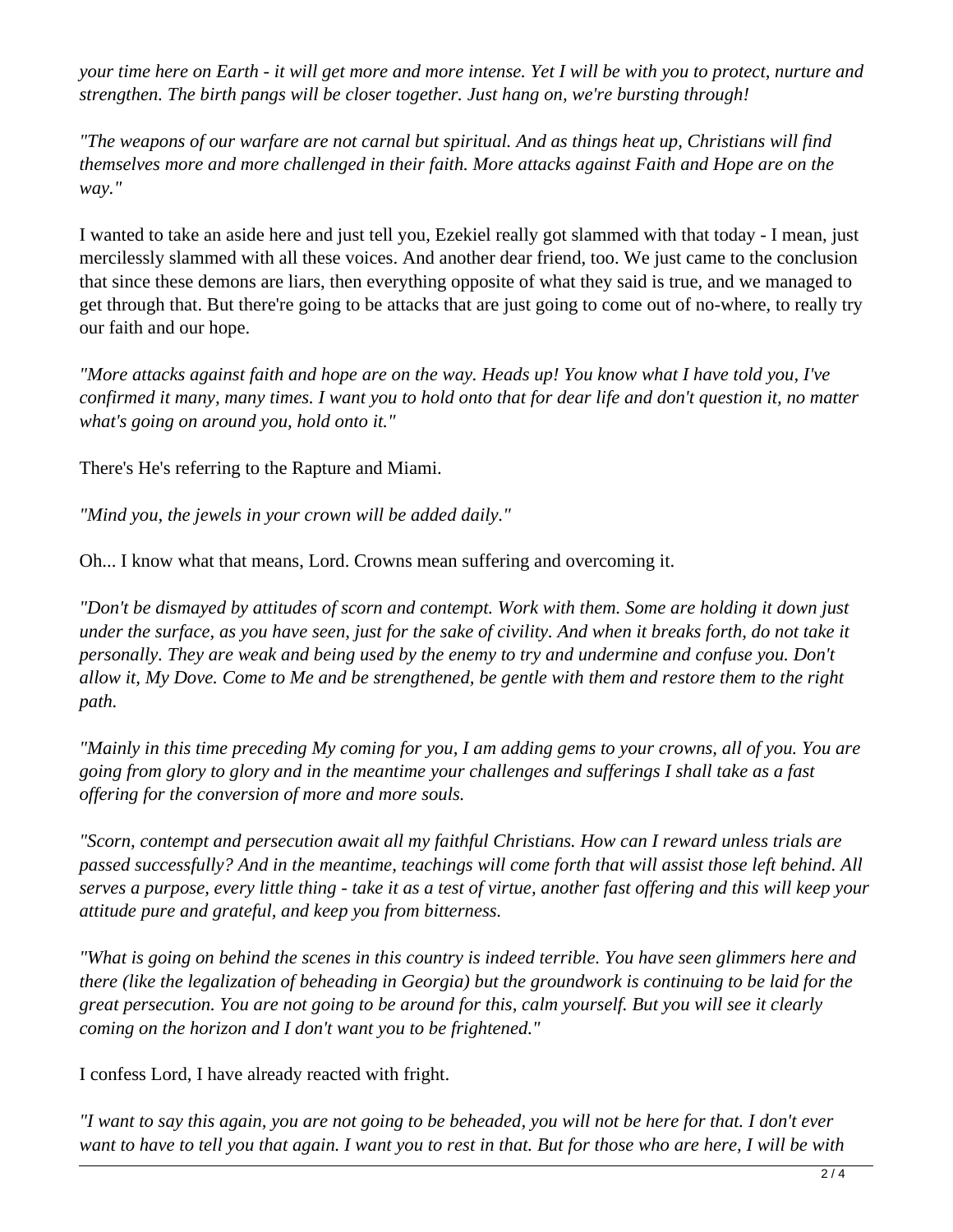*them and they may suffer fear for a short time, but My promise is that in the blink of an eye they will be with Me in Heaven, greeted with cheering in the Heavenly courts. So many martyrs suffered no pain, because I took it upon Myself on the Cross. Yes, even the horrors of martyrdom, I took upon Myself to relieve those who were too weak.*

*Mercy is My nature, and to each I grant the courage they need. They need not face death alone, I will be with them."*

Lord - I think I'm a coward.

*"I think you are beautiful. You have suffered many martyrdoms of a different sort, don't kid yourself. What you suffered for Me was equally as valid. Especially when you met your persecutors with forgiveness and charity.*

*"Intimacy with Me is the key to Sanity. Compromise with the world opens the door to Satan and his demons. When you sin, even in the little things, the little foxes spoil the vine. The door is squeezed open for one skinny demon to enter, then the door widens and sin upon sin opens the door wider yet. That is why you must resist at the very first sign of compromise. If you allow things to escalate or put off repairing the breach, you only allow things to build to a bigger head requiring more and more painful intervention and the ripples spread throughout the entire body. This is why, My Children, you must resist the enemy at the start. The old adage, a stitch in time saves nine, is good to remember.*

*"Beware of serious misunderstandings among brethren. Gossip, implication, slurs, impatience, interpreting motives to their detriment, downgrading and the like will separate brethren and make way for each to be isolated from one another. An isolated sheep in the forest, as you know, is a dead sheep. Be ever so vigilant to correct the early signs of misunderstanding. More patience, more love, more humility, these are the tools of healing you must always keep in readiness."*

And I just want to say here that Ezekiel and I have really, really been witnesses of what the demons do when they twist words, or they turn things around, and they're not heard the way they were intended. So the Lord is basically saying that the enemy is on the march, with more misunderstandings for people in relationships. And so we have to really, really pay attention to what's going on with people in our lives.

I just went to my Rhema box (a Tupperware shoe box with index cards that have holy quotes. I have like a thousand of them that I've kept over the years.) And I pulled a card and it said, "Nothing, no matter how little, that is suffered for God's sake, can pass without merit in the sight of God. Be prepared to fight if you desire to gain the victory. Without fighting you cannot obtain the crown of patience."

And here the Lord is talking about adding jewels to our crown.

*"Moving on...You will all be tested in charity and forgiveness, open your hearts wide for sinners and especially the ones I send you, embrace them with love and forgiveness, pray for their salvation. Truly they are pitiable. Many of these I send you because they have no one else to pray for them on this Earth. But I know you will, so they come across your path. Don't let me down Dear Ones, I need prayers for the difficult personalities in your lives."*

You know, as an aside on that - I've found that not only does it turn their hearts in these situations, but we